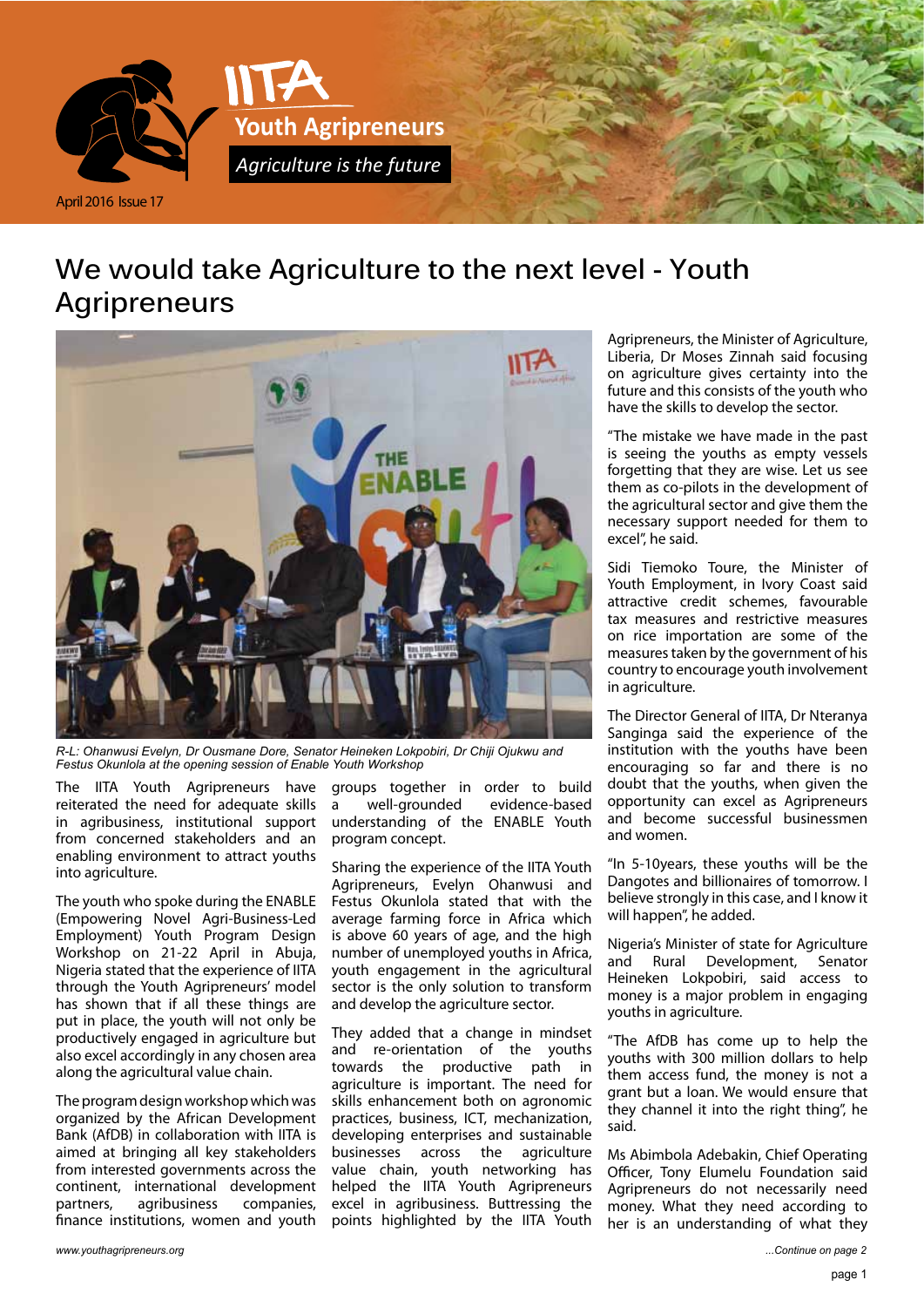#### *... From page 1*

need to use the money for. They should understand that they need money for input, resources and networking.

In his video address shown during the opening session of the workshop, the AfDB President, Dr Akinwumi Adesina talked about his vision for the agriculture sector.

 "The future of African agriculture lies in agriculture as a business and the creation of a new generation of young farmers and agribusiness owners. The labor composition of the agriculture sector in Africa must change. We must involve the younger generation. I have seen what the IITA Youth Agripreneurs have done and I am delighted. They are very passionate about what they do, they are dynamic. They make things happen and so we need to support them to be able to become the next generation of young commercial farmers in Africa", he said.

In his remark, Dr Ousmane Dore the Director, AfDB Nigeria country office, said AfDB is concerned about the youth unemployment and underemployment in Africa and has decided to explore opportunities for youths in agribusiness through the 300 million dollars ENABLE Youth Program. He added that youths under the program will undergo agribusiness training at an incubation center for a period of time after which they will be supported with finance to put into practice the things learnt at the incubation center. With a series of breakout sessions and panel discussions,



*DG-IITA, Dr Nteranya Sanginga (M), sharing IITA's experience on youth in agribusiness*

participants shared their experiences and lessons learned in promoting youth employment in agriculture around the Continent. Several speakers were young people who shared inspiring first-hand accounts of how they set up their agribusinesses and some of their challenges and successful experiences.

About 240 participants, including over 70 young people from more than 30 countries attended the workshop. Many African governments have already expressed keen interest to work with the AfDB in collaboration with IITA and other relevant partners to develop and roll out country-specific ENABLE Youth programs designed to sustainably tackle youth unemployment and promote food security. The workshop consisted panel sessions on agribusiness value chains, incubation platform, financing, marketing, and impact assessment; a break-out session to discuss creation of an enabling environment for the program implementation, arrangement, and exit strategy; and a closing session that synthesized findings.

Many of the speakers agreed that 'the ENABLE Youth program is a powerful mechanism for getting youths employed in agribusiness'.

### **Take home messages from the ENABLE Youth Workshop**

#### **Session 1: Agribusiness Value Chain Approach for African Youth Employment Creation**

The importance of using the value chain approach is because the value chain is big enough to<br>accommodate everybody, thus accommodate everybody, thus it creates employment, reduces wastage and loss - *Dr Mpoko Bokanga, Consultant, AfDB.*

National policy and policy harmonization is essential for business development especially among the youths - *Hon. Mpendulo Dlamini CCARDESA.*

The value chain is big enough to accommodate everyone but youths must be given the right technical and business skill to explore the various areas along the chain effectively - *Mr Samuel Miriki, MD Ekimiks Nigeria Limited.*



*Panelists at the session: (L-R), Mr Patrick Muganga, Mr Samuel Miriki, Mr Mpendulo Dlamin and Dr Mpoko Bokanga*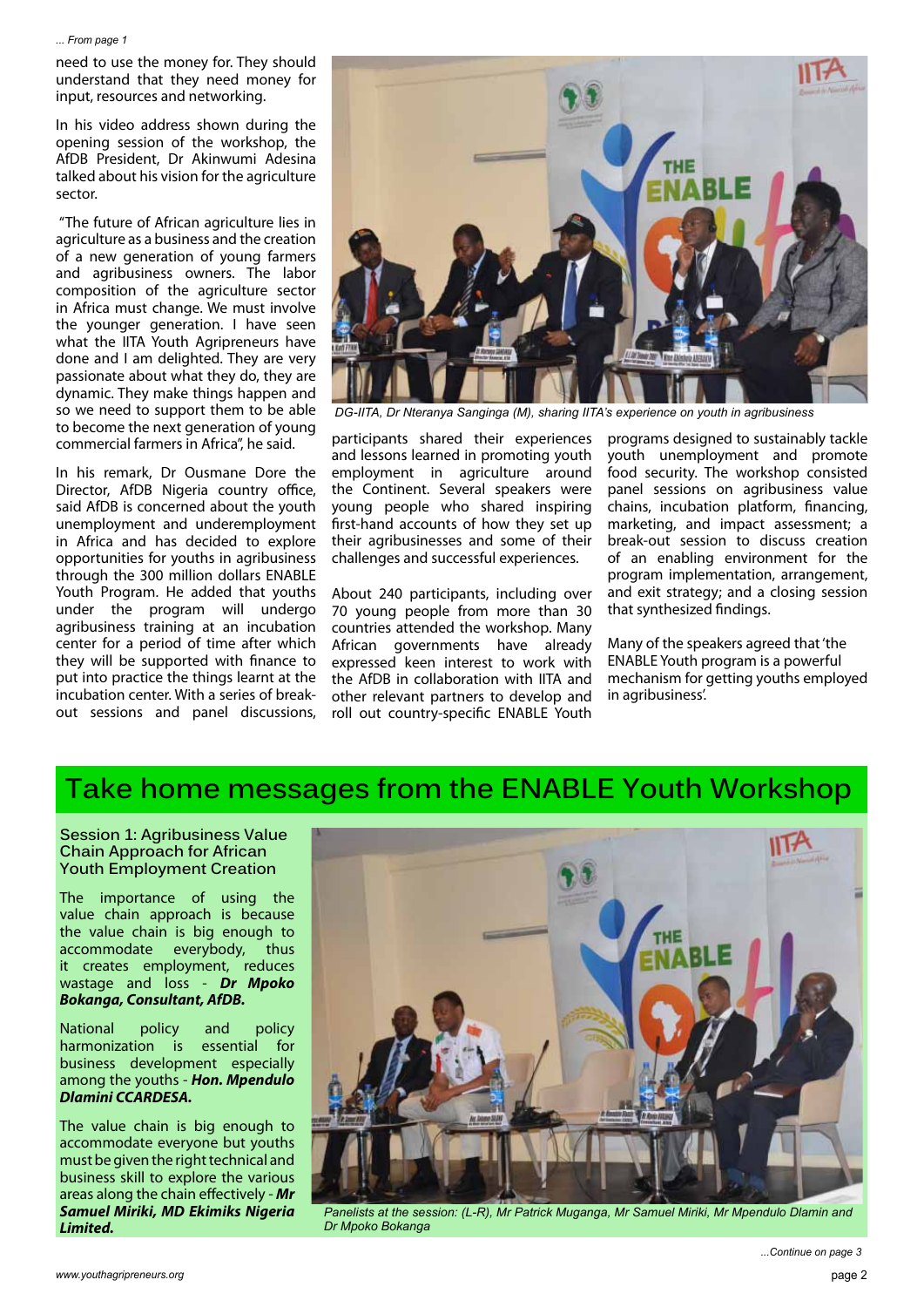### **Session 2: Agribusiness Incubation Platform**

The goal of this (IITA Youth Agripreneurs) incubation platform is to create job opportunities and decent employment for the African youth. Our success has and will be measured by the number of spin-offs and replications we have - *Mr. Zaccheus Baggi, IYA.*

There should be a distinction between business incubators and vocational incubators. Also, a business plan is an Agripreneur's brain child that needs to be nurtured by the individual and not the coach - *Sadok Bedja, Director General, Ministry of Industry, Tunisia.* 

There is need to deploy latest technologies, and to also bridge the gap between high demand and low supply. Youths should harness available opportunities along the agricultural value chain. - *Fredrick Schreurs, CEO,* 

#### **Session 3: Financing and Risk Sharing**

The payback attitude/levels of the youths have not been impressive as most youths often think loans are grants and are not willing to pay back, my advice is for you to channel the loan through the bank. Another challenge faced is the attempt to put youths in cooperatives or groups which have not been particularly easy. In all, mindset change of youths for employment creation in the agricultural sector is important - *Hon. Maxas Bweupe N'gonga, Deputy Minister, Ministry of Agriculture, Zambia.*

Banks do not lend to agriculture because the Executives are ignorant of the advantage and they often are members of the credit facility responsible for granting loan approvals. Thus there should be agriculture literacy at the banking level. Agriculture lending should

### **SESSION 4: Marketing and Growth**

IYA Uganda is into vegetable production, even though our production was good but we had the problem of selling our vegetables. We were forced to give the vegetables to the middlemen who dictated the price for us. The middlemen are like a cabal which is difficult to penetrate. After sometime, we brainstormed and came up with an online market platform to sell our vegetables. This platform gave us the edge to overcome the challenges of middlemen. We started with 6 customers and now we have



*CEO-IITA Business Incubation Platform, Mr Fredrick Schreurs speaking on the Agribusiness Incubation Platform*

*Business Incubation Platform, IITA.*  There is a need to tie the Agripreneurs to practical mentors, to create a good

workforce that would accelerate agricultural transformation. - *Mosunmola Umoru, MD Farmshop, Farm Retail.*



*MD-L.A. Consult, Mrs Ololade Adesola speaking about loan structure in the banking sector*

be a business decision not social responsibility. Loan structure which includes interest rates, gestation periods and collateral issues should be clearly defined. The loan should be monitored periodically through scheduled and unscheduled visits and uniform reporting format - *Mrs Ololade Adesola, Ekimiks Consultant, Nigeria.*

A single digit interest rate is achievable and the mind-set change should be for youths, governments financial institutions, and all relevant players. If collateral won't work thus innovative financing should be implemented - *Ms. Rita Kimani, Co-founder, FarmDrive, Kenya.*



*An Agripreneur from Uganda, Beckie Zaaka Nakabugo, sharing her experience about online marketing*